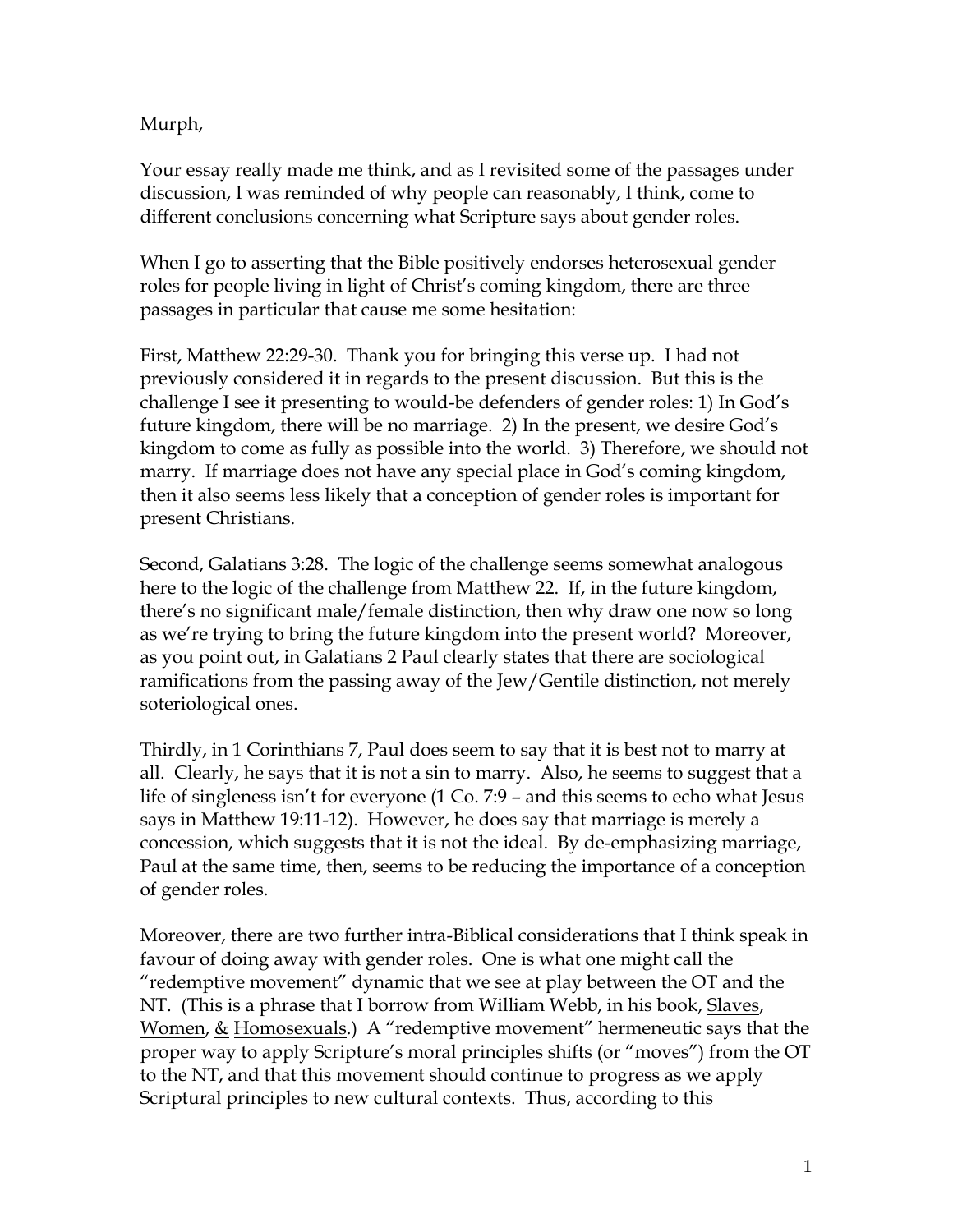hermeneutic, the Scriptural principle of respecting women would mean that we progress from OT laws concerning women to the NT injunctions for husbands to positively love their wives, and that we should move further still beyond these NT injunctions to full undifferentiated gender equality in the present day. Because I certainly do believe that something like a redemptive movement dynamic happens the OT to the NT (see the Sermon on the Mount), I find the suggestion that we should go farther than Paul explicitly does plausible, but I remain uncertain if, in fact, we should go farther, and, if so, precisely how far.

The second consideration is wondering whether or not Paul's main motivation in saying many of the things that he does concerning the role of women (in both churches and marriages) is simply pragmatic: according to this line of thought, his main goal is to preach the Gospel, and he doesn't want to make any issues of secondary importance impede the preaching of the Gospel (eg., in Titus 2:5, it seems his main reason for wanting wives to be submissive is simply so that the Gospel wouldn't be "reviled"). But now, so this line of thought goes, if upholding traditional gender roles impedes the spread of the Gospel, then Paul would actually be in favour of discarding gender roles in our current context.

However, the above passages obviously occur within a larger Scriptural context, and we need to understand them within that context. The following questions remain concerning several of the texts that you deal with, and, to my mind, mean that they ought to be interpreted differently from the ways you suggest. Furthermore, when we interpret the following passages in the following ways, they would seem to restrict how far movement can go, even when acknowledging that some form of a redemptive movement dynamic is at play within Scripture. Finally, while Paul seems sometimes to justify gender roles on merely pragmatic grounds, at other times he seems to justify gender roles on much deeper, Scriptural grounds.

**Genesis 1:27** I certainly agree that of the three readings you suggest, the "inclusive reading" is the most plausible. However, might we not say a "complementary reading" would be the most plausible of all? After all, immediately after saying that God had created them male and female in his image, he gives them a mandate that they are to carry out *together*, and at least one part of this mandate (to "multiply") clearly requires them to play complementary roles. A complementary reading of this passage would interpret it as stating that both men and women equally possess the image of God, and that they are to work together, in complementary ways, in carrying out the work that God has uniquely given to humans in virtue of their unique possession, among of all God's creatures, of the image of God.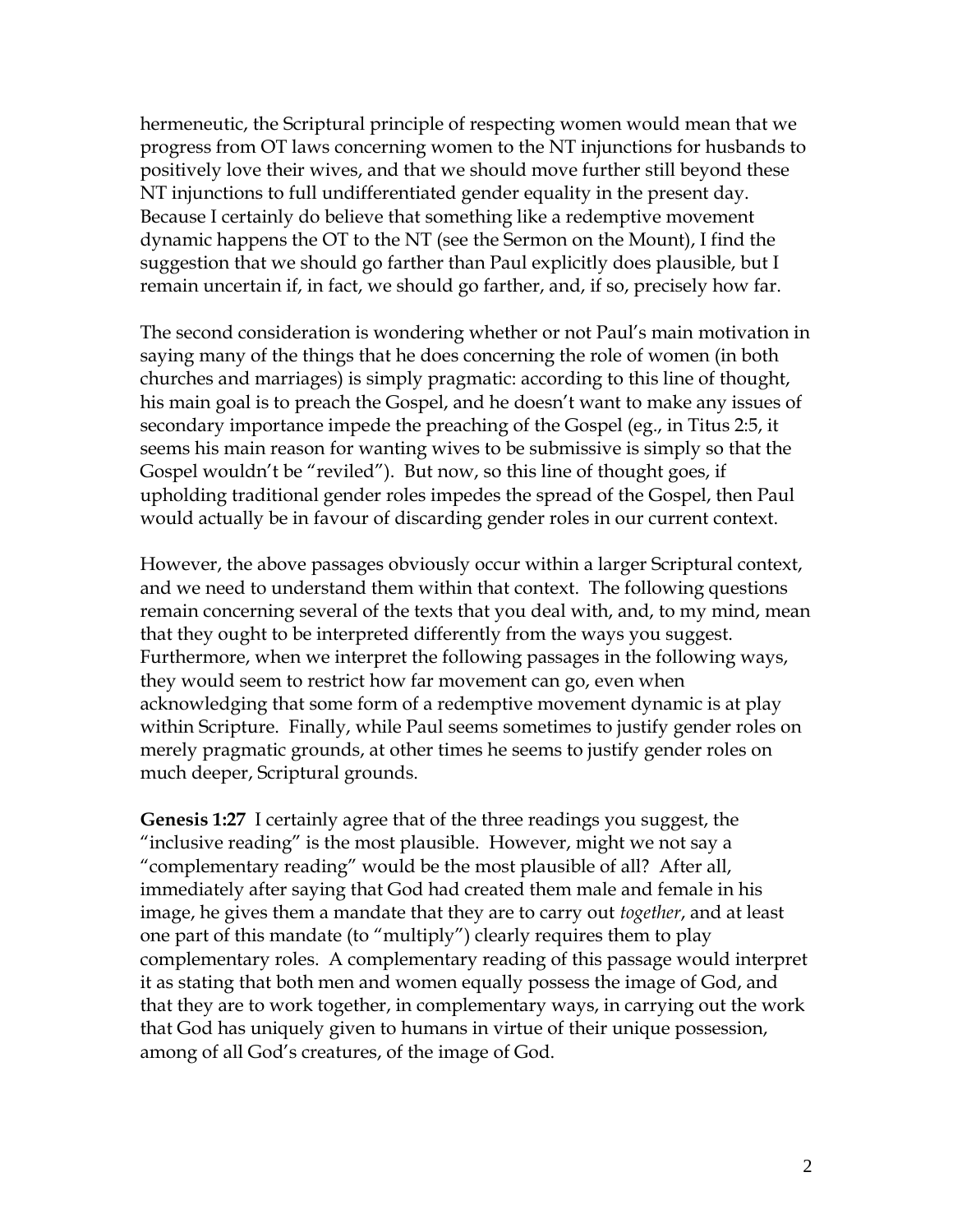**Genesis 2** In 1 Timothy 2, Paul does, indeed, make an argument from primogeniture. However, the reasons for thinking that Genesis 2 prescribes gender roles don't, I think, have to do mainly or only with primogeniture. Rather, doesn't the fact that the woman is described as a "helper" for the man suggest that she complements him? Doesn't the language of being "suitable" for him or "fit" for him or "corresponding" to him imply that she is good match? It seems to me that this passage emphasizes sameness (as you point out), but also difference: the woman is the same as man in comparison to the rest of the created animals, but she is also different from man in comparison to the man himself. He is man; she is woman. He is the helped; she is the helper. He leaves his home for her; she receives him when he comes for her. They're clearly the same in many respects, but different in others.

As well, the question is raised as to why we ought take the pre-Fall account as normative. I think there are basically two reasons for this, at least in regards to this issue of gender. The first reason is that Jesus seems to treat it as being normative. In Matthew 19 and Mark 10, his bases for asserting that people ought not divorce are these passages in Genesis 1-2. (One other passage to bear in mind is Malachi 2:15; it also alludes to the oneness spoken of in Genesis 2, and also seems to interpret it normatively.) The second reason for taking the pre-Fall account to be normative is that the pre-Fall world was unmarred by sin; I think there is a strong sense in Scripture that the pre-Fall world was good, and, as such, it makes sense to pattern our behaviour after that good model and try to distance ourselves from sin.

The question then comes up, though, of what aspects of the pre-Fall world we should try and emulate. For instance, why take gender roles as normative if we don't take their examples of agrarian lifestyles as being normative? Or why not take bipedalism as normative? The best answer I think we can give to this question is that later passages of Scripture pick up on certain aspects of the pre-Fall world as being of normative significance, while Scripture does not pick up on others in the same way. So, for instance, we, as far as I can tell, receive no further instruction in the Bible that we all ought to lead agrarian lifestyles. On the other hand, we are clearly instructed that Adam fell into sin (Romans 5), and that we ought to try and flee from sin (lots of places). Similarly, it seems to me that the pattern of marriage and gender roles is a theme that is picked up by later Scriptural authors as being normative and transcultural. The passages I have in mind are those that we've been discussing, passages such as Matthew 19, Ephesians 5, and 1 Timothy 2.

Note two other things concerning Genesis 1-2. One is Paul's reference to them in Ephesians 5. There, in a sense, Paul certainly does emphasize sameness between men and women. The rationale for men loving their wives is the deep,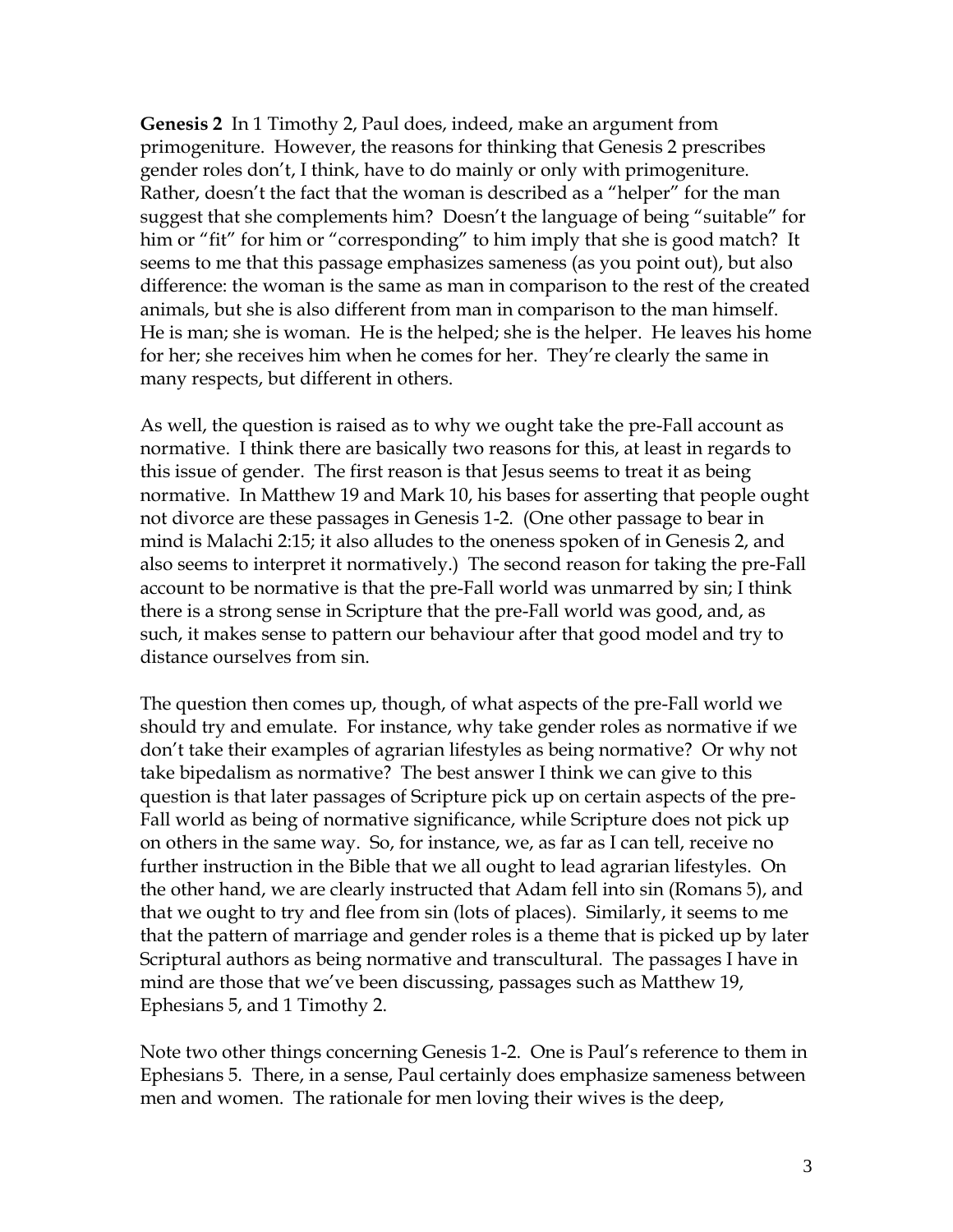mysterious way in which a woman and man become one; by loving his wife, a man loves himself. But even though Paul recognizes this strong theme of sameness in Genesis 1-2, he demonstrably does not think that this entails a denial of gender roles, for a central part of his teaching in this Ephesians 5 passage is that women are to submit to their husbands and husbands are to love their wives.

Two, you suggest that Genesis 2 doesn't actually speak to the issue of marriage, but based both on Jesus' reference to it in Matthew 19 and Paul's reference to it in Ephesians, I think the most natural reading of it is to conclude that it does speak directly to the issue of marriage.

**Genesis 3** Isn't it plausible to think that the specific curses assigned to each of Adam and Eve reflect specific roles that God had planned for them to fulfill? That is, my suggestion is that the curses meant that fulfilling the roles God had planned for them would be harder after the Fall than it would have been before the Fall (this aspect of the Fall's consequences – making the gender roles more difficult to fulfill – isn't the whole of the Fall's consequences, but a part of them). In the pre-Fall world, child-bearing, women following the leadership of godly men, and work would have been relatively painless. But in the post-Fall world, child-bearing is painful; women bristle under the leadership of sinful men; and work is hard. I think this interpretation of Genesis 3 is different from any of the interpretations you canvassed in your essay, but isn't it plausible?

You suggest that even if gender roles were part of the post-Fall curse, it doesn't mean we shouldn't try and undo the effects of the curse. Clearly, as you say, we try to, for instance, make child-bearing less painful and work less toilsome. I agree – we should try and undo the effects of the post-Fall curse. However, if the curse is not the existence of gender roles themselves, but a perversion of the way in which men and women fulfill these roles, then the solution is not undoing gender roles altogether, but helping people fulfill them in the way that God had originally designed them to be fulfilled. And that would be my suggestion, that the concepts of manhood and womanhood worth holding onto would be those that are carried out *in a Christlike way*. Men should give priority to leadership, protection, and provision *in a Christlike way*. Women should give priority to the home, family, and children *in a Christlike way*. It is by carrying out these roles in this way that the curse would be undone.

**Galatians 3:28** As I said earlier, the challenge to the defender of gender roles presented by this passage is that a) male/female is listed alongside Jew/Gentile as an insignificant distinction in Christ, b) Paul recognized the insignificance of the Jew/Gentile distinction as having sociological implications, and so c) it seems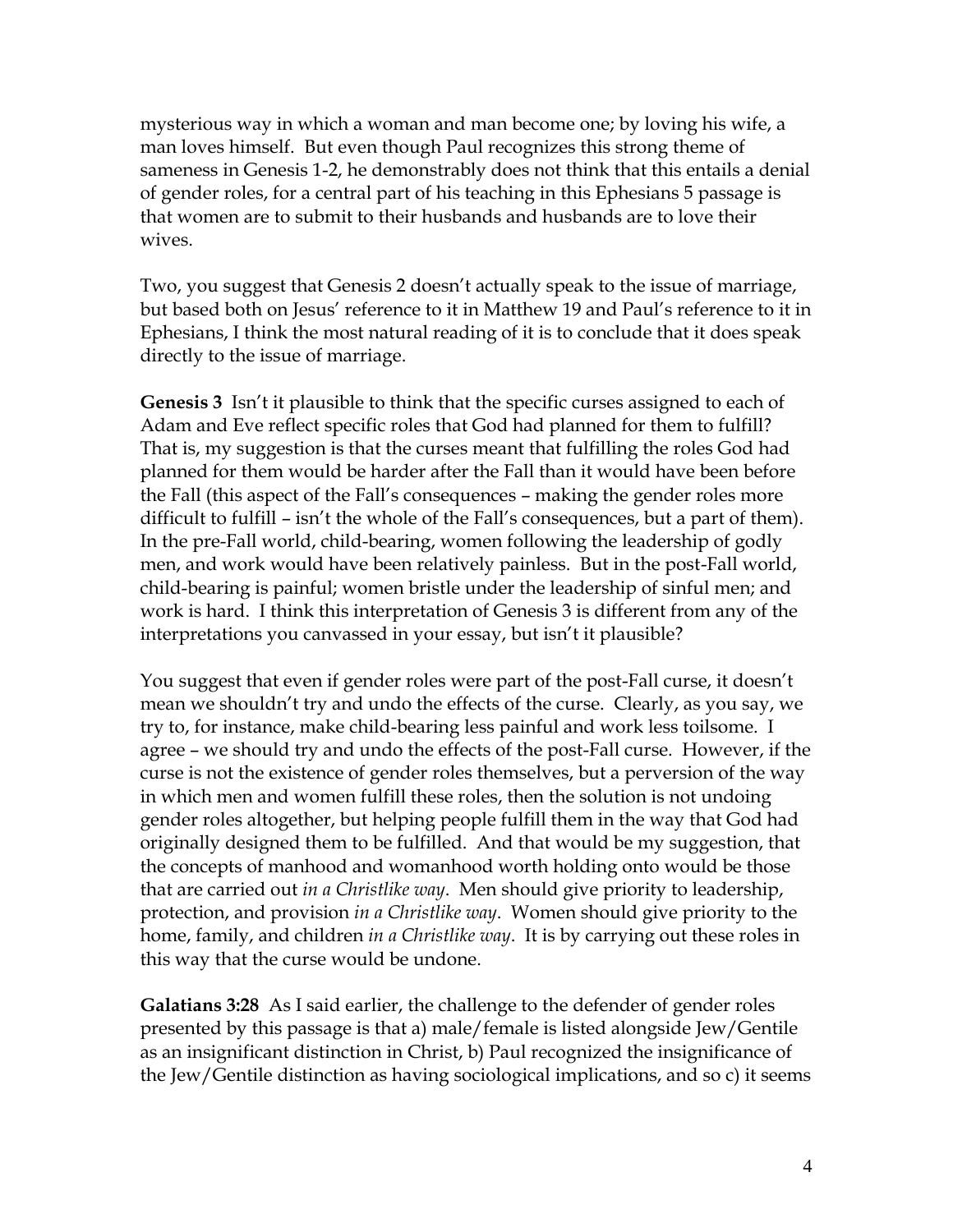that the insignificance of the male/female distinction should also be recognized as having sociological implications, ie., the doing away of gender roles.

The problem with this argument is that Paul didn't actually recognize the insignificance of the male/female distinction as having the sociological implications that opponents of gender roles maintain. Just as Paul said that Jews should eat with Gentiles, couldn't he have said that gender roles should also henceforth be ignored? But he didn't. Rather, he seemed to say that there "being no male or female in Christ" is compatible with recognizing gender roles, as he does in various of his epistles. And isn't that conclusion very similar to the thought that hierarchical gender roles aren't necessarily inimical to equality?

**1 Corinthians 7** Paul does soundly endorse singleness here. So perhaps his view is that every Christian *ought* ideally to remain single. That de-emphasis on marriage does seem to make any discussion of gender roles less important.

But does it wholly nullify the relevance of gender roles? Or does it mean that gender roles are morally inappropriate? I don't think it does. Consider that, even if Paul is holding up celibacy as ideal, if people do get married he seems to endorse only heterosexual marriage. Moreover, he does not seem to condone – here or in any other of his writings – sexual activity outside of heterosexual marriage. So he still seems to think that there is something unique about femaleness and maleness, and the unique compatibility of these genders for marriage. Further, clearly Paul says that it is not a sin to be married (1 Co. 7:28, 36), and when people are married, Paul does seem to endorse gender roles within marriage (eg., Ephesians 5, Titus 2, Colossians 3). He also seems to endorse gender roles with the church (eg., 1 Timothy 2, 1 Co. 14). The point is simply that, even if Paul is endorsing singleness, he seems on some level to be retaining a place for gender roles.

If there is one main conclusion to draw from 1 Corinthians 7 in regards to our discussion about gender roles, I suggest that it would be this: even though we have role-specific responsibilities whatever our station be in life – as a husband or wife, as a child, as a slave or as a master, etc. – our overriding goal in life is to glorify God and live for the sake of the Gospel. So whatever we think about gender roles or lack thereof, Murph, we mustn't think that this issue ever eclipses (or even comes close to eclipsing!) the importance of living wholeheartedly for God.

[This last point makes me think of your most recent blog entry, on Breivik. That entry was very good. We Christians often do err by majoring on the minors, and minoring on the majors.]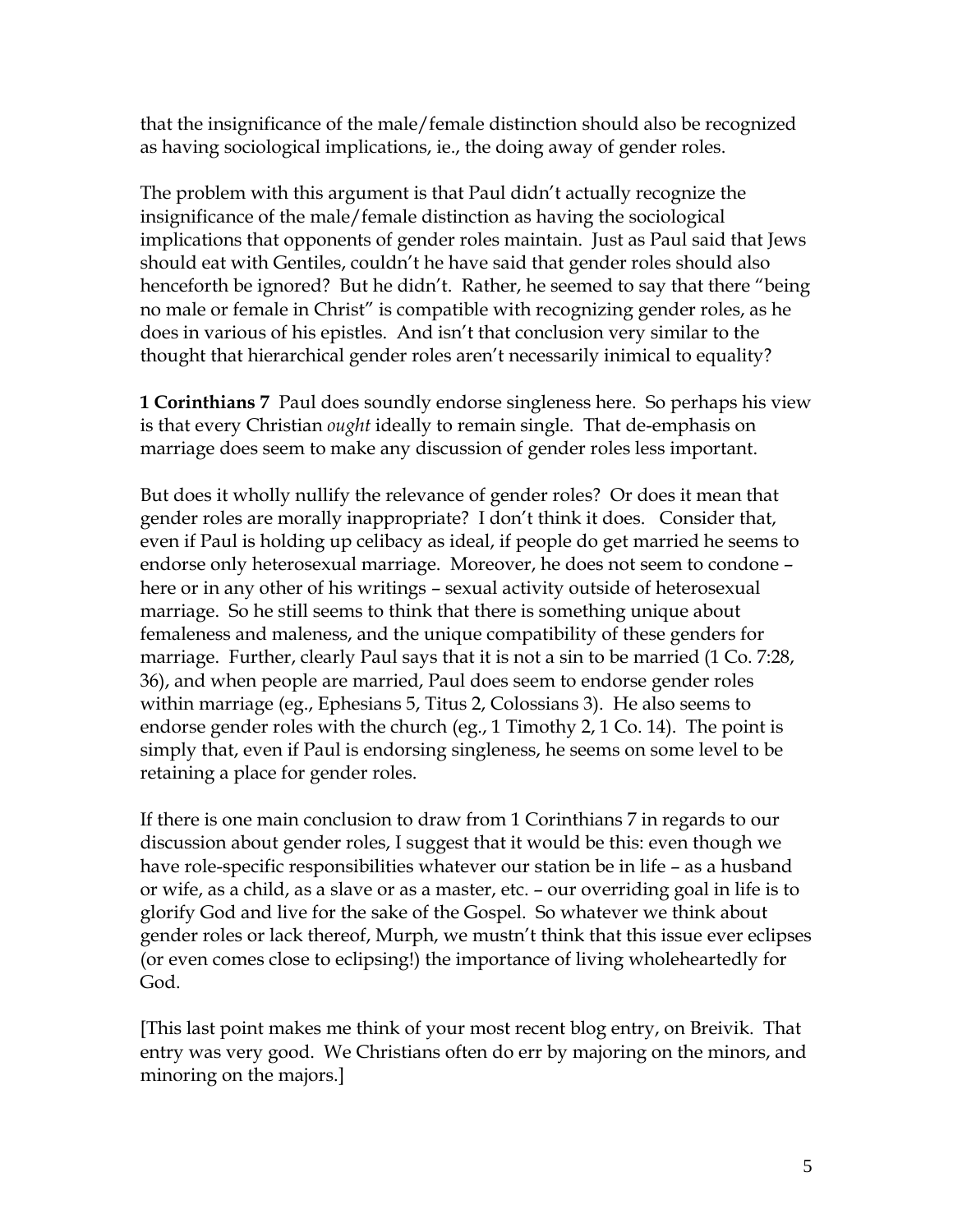**Matthew 19** Thanks for directing my attention to an aspect of this text that I am apt to overlook – the fact that the context of this discussion of Mosaic divorce law is the Pharisees *testing* Jesus – but it still seems to me that the best and most straightforward reading of the text would interpret Jesus' words here to be saying something important about marriage.

You suggest that the main point of the passage is that God demands an exacting moral standard of us, one that we cannot meet, and thus we need a Saviour. To interpret the passage in that way is, I think, to impute into the text content that isn't there (although the message that we are sinners who can't redeem ourselves is obviously one of the main messages of Scripture as a whole). Instead, isn't the main point of the passage – in light of the fact that the Pharisees are *testing* Jesus – that Jesus upholds the Mosaic law, even when he seems to be impugning it, by upholding the true spirit of the law's contents? The *test* is how Jesus will handle the Mosaic law on a controversial point. He handles it masterfully by showing that any controversy is caused, not by a flaw in the law, but a flaw in people – by the hardness of our hearts.

So I agree that divorce, in a sense, is not the main issue that Jesus is tackling here. At the same time, though, marriage and divorce norms are clearly in view, being the test case for how Jesus will handle the Mosaic law. And Jesus' views on marriage and divorce seem to be clear: based on the norms of God's original creation, marriage is a lifelong covenant between a man and woman. It is only due to people's brokenness that divorces occur.

Furthermore, even if Jesus' point is primarily about moral purity – I don't think it is, but maybe you're right – couldn't he only make this point if, in fact, God's design is for lifelong coventantal marriage between a man and woman? Even if his main point in the context is about moral purity, how could he make that point except by referring to a normative standard that people had failed to live up to?

So it seems to me that whether the main point is the one you cite or the one I cite, this passage speaks in favour of gender roles and heteronormativity.

**1 Corinthians 11** I do find this passage generally confusing. In one breath Paul seems to be asserting the headship of men, and in the next breath seems to be asserting the interdependence of men and women. More specifically confusing, in verse 16 Paul says that "we have no such practice", but what "practice" is being referred to? Is it the practice of men having long hair, or the practice of women participating in worship services with their heads uncovered?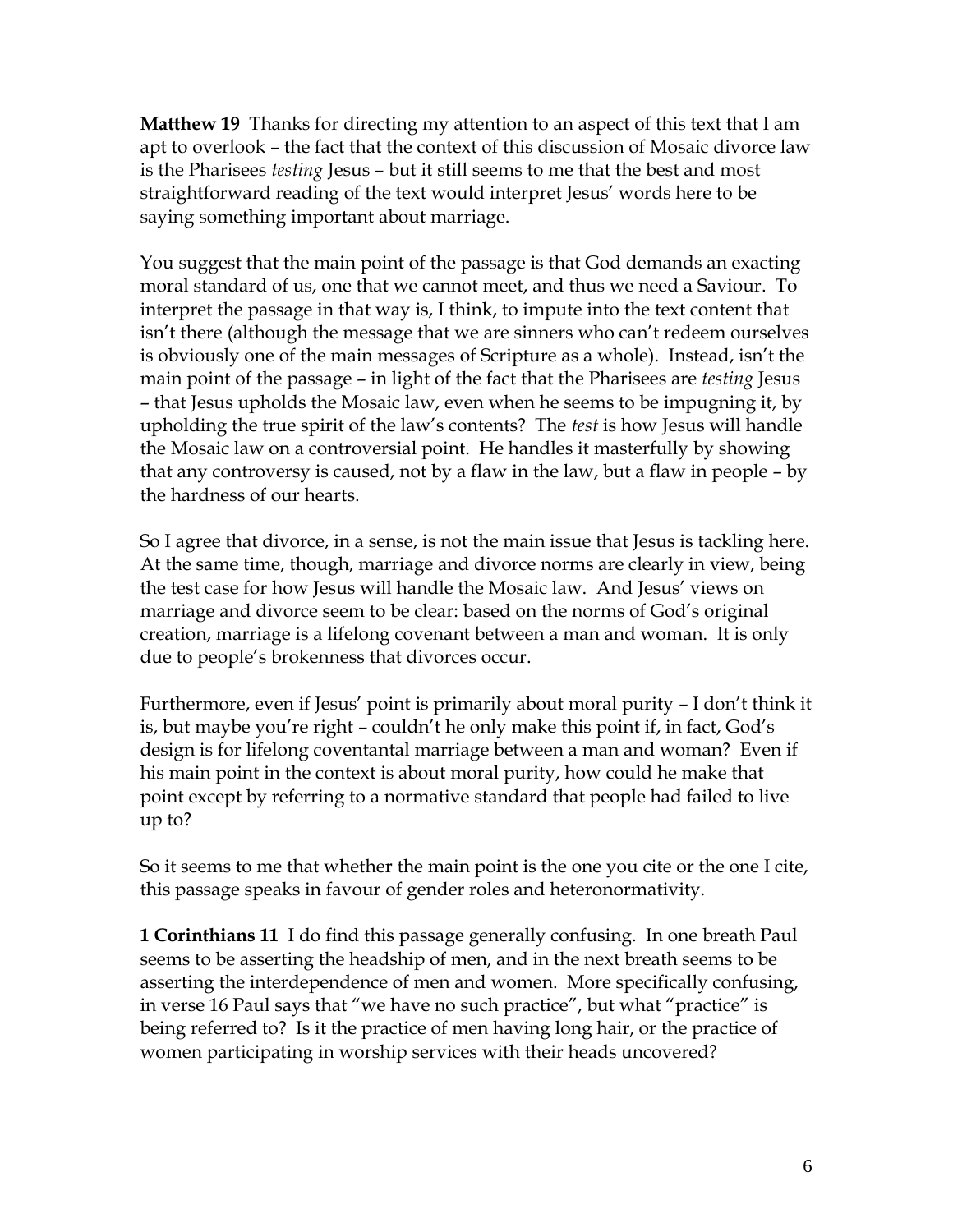While, as far as I can tell – maybe knowing the original Greek can resolve the issue – the issue is ambiguous, I think the most reasonable conclusion is that Paul is overall making a point about the headship of men in this passage and about how it should be exercised. This seems to make sense given how the passage starts – with a statement about headship – and how it finishes – with a rhetorical question implying that it is obvious that men shouldn't let their hair grow long and women shouldn't cut off their long hair. And if, in one breath Paul seems to assert headship while in the next breath he emphasizes equality and interdependence, wouldn't the best conclusion be that headship isn't antithetical to equality, and that we should retain a role for hierarchical roles while maintaining equal worth and complementarity?

**Ephesians 5:22-33** Concerning this passage, you suggest that the main point is the church-Christ relationship, but is it? Isn't the main point of the general context instructions for how to live with each other? And isn't the main point being tackled in these verses the particular relationship of the husband and wife? It seems much more natural to read this passage as Paul invoking the church-Christ relationship to help explain the wife-husband relationship rather than vice-versa. I think, from God's eternal perspective, heterosexual marriage was instituted as illustrative of the church-Christ relationship – and in that way the church-Christ relationship is prior – but in this particular passage, the main point seems to be about the husband-wife relationship. And within that relationship, Paul seems clearly to state that there are roles to play.

**1 Timothy 2** I think this is a tough passage all around. For example, the aforementioned William Webb, in his book Slaves, Women & Homosexuals, is an evangelical Christian who essentially concludes that Scripture does not prescribe any gender roles. However, he says that the weakest point of his argument is 1 Timothy 2, and is open to the possibility of his being wrong. At the same time, for those who would defend gender roles, neither of the rationales that Paul provides here are very palatable to modern minds: either an argument from primogeniture, or an argument seemingly made on the basis of the belief that women are generally more susceptible to falsehood than men (a belief that appears scientifically inaccurate). He seems to invoke this latter justification by illustrating his point with the case of Eve being deceived.

The way in which you interpret the passage, Murph, is new to me, and a very interesting way. I'd like to think more about it. For now, though, I think the best interpretation is one that interprets 1 Timothy 2 as prescribing gender roles, given a) that *prima facie*, it easily reads as defending gender roles (though perhaps, as you suggest, on closer reading it does not), and b) that what I understand to be the church's historic understanding of this text is that it